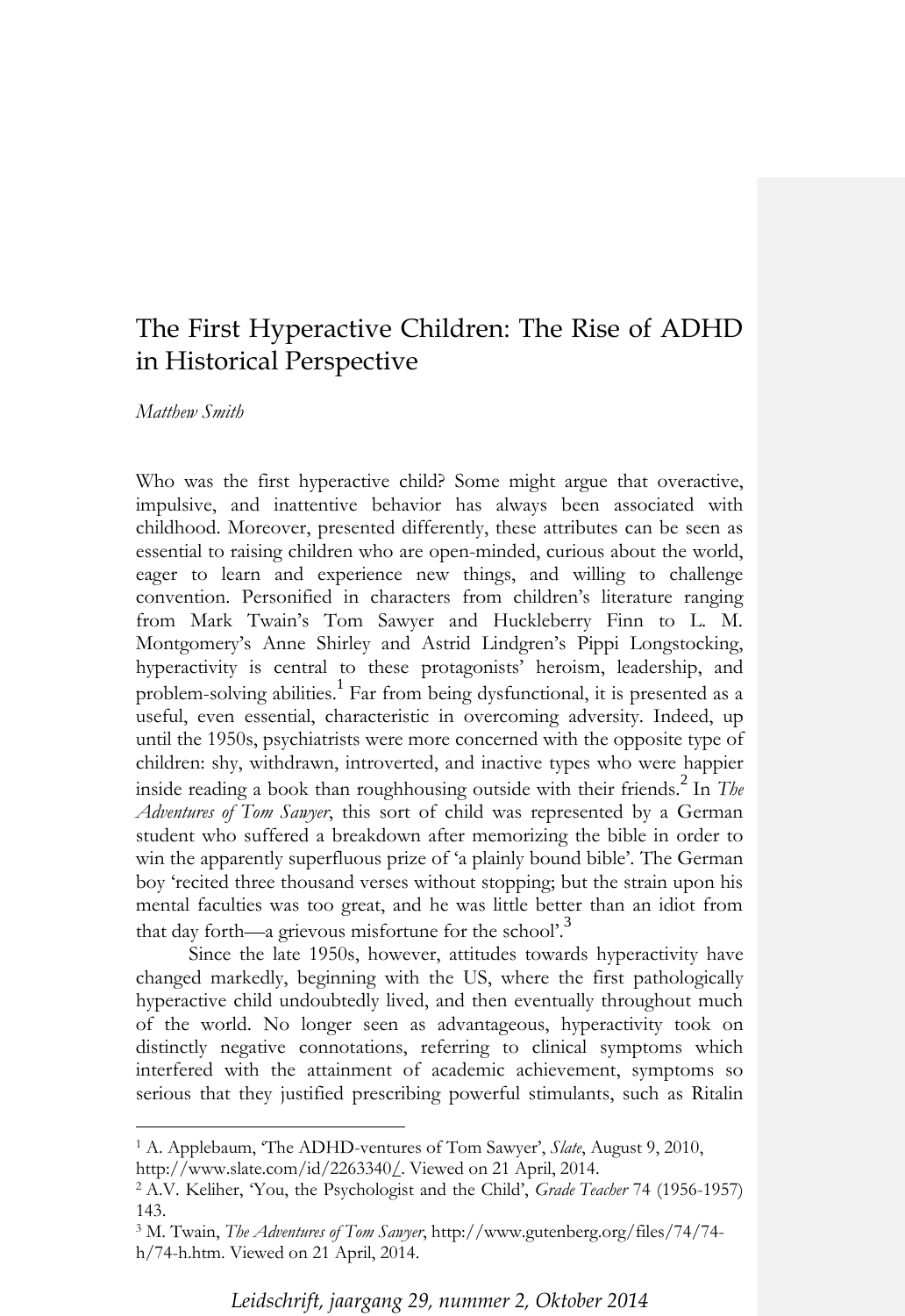$\overline{a}$ 

(methylphenidate). Now referred to as Attention Deficit Hyperactivity Disorder (ADHD),<sup>4</sup> hyperactivity is the world's most common childhood psychiatric disorder, believed to affect over five percent of the school-aged population, according to estimates.<sup>5</sup>

So, why did hyperactivity transform from normal childhood behavior to a serious psychiatric condition? I approach this question from two distinct perspectives that, when viewed together, indicate not only how historical analysis can explain the rise of mental disorders, but also help to improve current understandings and clinical practice. I begin by sketching out the American social context of the late-1950s, when concerns about hyperactivity first escalated. Profound geopolitical, educational, demographic, vocational, medical, and technological changes to the American landscape provided a fertile soil in which the notion of hyperactivity could take root and propagate. In this way, hyperactivity must be understood as a social construction, a reflection of the times and society in which it emerged. But there have also been significant changes in the lives of children during past decades that increased children's hyperactivity in a very real sense. As such, the second half of the essay discusses the nutritional, environmental, and cultural changes that also help to explain the upsurge in this most controversial of childhood disorders.

## **Smoking out and stimulating underachievers**

Hyperactivity can be seen as having existed on a continuum that has stretched from quite normal, if somewhat irritating, behavior, to serious, disturbing behavior that has rightly justified medical intervention.<sup>6</sup> Where societies have drawn the line on this continuum has been central to whether or not hyperactivity has been seen as rare or common. Prior to the 1950s,

<sup>4</sup> Since so many terms for what is now called ADHD have been utilized since the late-1950s, I will use the more generic, historically consistent, and universally understood term hyperactivity instead. For more on the historical development of such terms, see M. Smith, *Hyperactive: The Controversial History of ADHD* (London 2012) 20-22.

<sup>5</sup> G. Polanczyk et al., 'The Worldwide Prevalence of ADHD: A Systematic Review and Metaregression Analysis', *American Journal of Psychiatry* 164 (2007) 942-948. <sup>6</sup> This idea of a continuum or spectrum has been made more explicit in other psychiatric disorders, most notably, autistic spectrum disorder.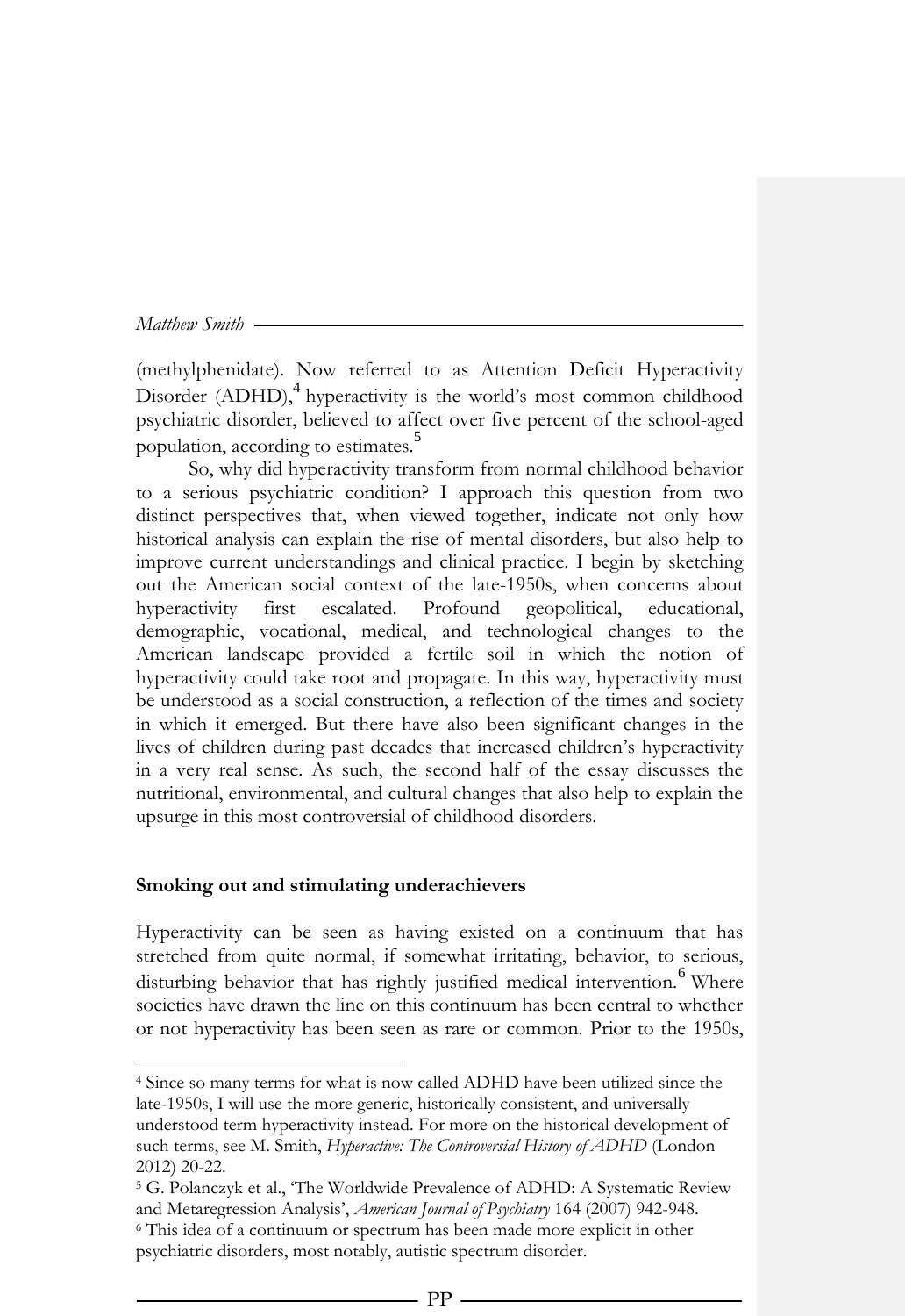this line was placed conservatively, limiting the number of children who would be defined as hyperactive. Although the earlier observations of physicians such as Thomas Clouston (1840-1915), George Still (1868-1941), Charles Bradley (1902-1979), and others are often heralded as evidence of hyperactivity's essential and universal nature,<sup>7</sup> analysis of their accounts reveals that their patients' symptoms were much more serious than those diagnosed with the disorder in recent times. 8 Patients suffering from postencephalitic disorder during the 1920s, for instance, have often been linked to hyperactivity, but close examination of these cases indicates that their symptoms, including extreme violence, suicide, depression, convulsions, narcolepsy, dizziness, headaches, and visual disturbance, differed substantially from those of today's hyperactive children.<sup>9</sup> Furthermore, Clouston and Still believed that hyperactive children were quite rare; the fact that Bradley's patients were institutionalized at his Rhode Island asylum (Bradley Home) also highlights their exceptionality. During this period, hyperactivity was also closely associated with brain injury caused by infections and organic brain damage, so much so that the term 'minimal brain damage' was often used to describe such cases.<sup>10</sup>

In 1957, however, the line between normal and abnormal hyperactivity shifted considerably, for two distinct reasons. The first was the coining of a

1

<sup>8</sup> G.F. Still, 'The Goulstonian Lectures on Some Abnormal Psychical Conditions in Children', *Lancet* 159 (1902) 1008-1012; 1077-1082; 1163-1168; T.S. Clouston,

'Stages of Overexcitability, Hypersensitiveness and Mental Explosiveness and their Treatment by the Bromides', *Scottish Medical and Surgical Journal* 4 (1899) 481-490; C. Bradley, 'The Behavior of Children Receiving Benzedrine', *American Journal of Psychiatry*, 94, (1937) 577-585; R. Barkley, *ADHD and the Nature of Self Control* (New York 1997); Smith, *Hyperactive*, 23-45.

 $^7$  For more on how hyperactivity has been seen as 'essential' and' universal', see S. Timimi and B. Maitra, 'ADHD and Globalization', in: S. Timimi and J. Leo eds., *Rethinking ADHD: From Brain to Culture* (Basingstoke, 2009) 198-218: 203-204.

<sup>9</sup> F.G. Ebaugh, 'Neuropsychiatric Sequelae of Acute Epidemic Encephalitis in Children', *American Journal of Diseases of Children* 25 (1923) 89-97; A. Lakoff, 'Adaptive Will: The Evolution of Attention Deficit Disorder', *Journal of the History of the Behavioral Sciences* 36 (2000) 149-169.

<sup>10</sup> E. Kahn and L. Cohen, 'Organic Drivenness: A Brain-Stem Syndrome and an Experience with Case Reports', *New England Journal of Medicine* 210 (1934) 748-756; A.A. Strauss and H. Werner, 'Disorders of Conceptual Thinking in the Brain-Injured Child', *Journal of Nervous and Mental Disease* 96 (1942) 153-172.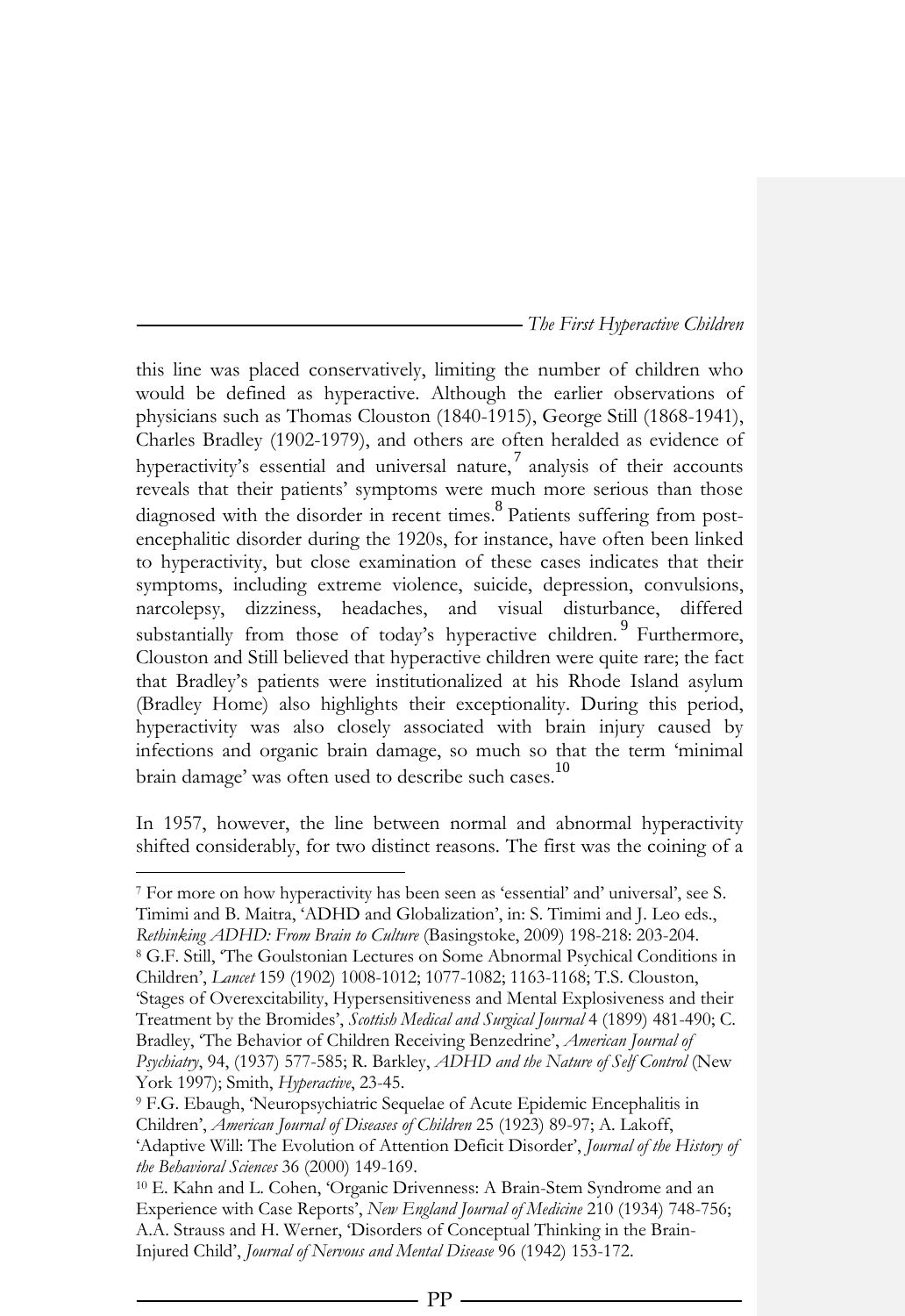$\overline{a}$ 

new term by psychiatrists Maurice Laufer and Eric Denhoff, who worked at Bradley Home.<sup>11</sup> Unlike previous conceptualizations, 'hyperkinetic impulse disorder' was applicable to far more children, with Laufer and Denhoff stating 'that that the characteristics which have been described are to some extent normally found in the course of development of children. That is, as compared with adults, children are hyperkinetic, have short attention span and poor powers of concentration, and are impulsive'.<sup>12</sup> The symptoms associated with the new disorder, including 'hyperactivity; short attention span and poor powers of concentration; irritability; impulsiveness; variability [of behaviour and school performance]; and poor school work', were also linked explicitly with academic performance.<sup>13</sup> Finally, while Laufer and Denhoff noted that approximately a third of their patients had a history of brain trauma, most did not. This observation contributed to the downfall of the term minimal brain damage, which was replaced by the vaguer term 'minimal brain dysfunction'. Although their term did not endure, there are only minor differences between Laufer and Denhoff's' conception, description, and understanding of hyperkinetic impulse disorder in 1957 and what is believed about ADHD today.<sup>14</sup>

The second 1957 development was the Soviet launch of *Sputnik*. Although the rapid development of the Soviet nuclear program might have served as a premonition, the orbiting satellites indicated to American politicians, educators, and scientists that they were no longer winning the Cold War 'brain race' for scientific prowess. <sup>15</sup> Who was to blame for this worrying development? Most fingers pointed at the American education system and, specifically, American children, whose 'Dennis-the-Menace' personalities were thought to contrast enormously with the 'cooperative and

<sup>11</sup> M.W. Laufer and E. Denhoff, 'Hyperkinetic Behavior Syndrome in Children', *Journal of Pediatrics* 50 (1957) 463-474; M.W. Laufer, E. Denhoff and G. Solomons,

<sup>&#</sup>x27;Hyperkinetic Impulse Disorder in Children's Behavior Problems', *Psychosomatic Medicine* 19 (1957) 38-49; R. Mayes and A. Rafalovich, 'Suffer the Restless Children:

The Evolution of ADHD and Paediatric Stimulant Use, 1900-1980', *History of Psychiatry* 18 (2007) 435-457.

<sup>12</sup> Laufer, Denhoff and Solomons, 'Hyperkinetic Impulse Disorder', 41. <sup>13</sup> Ibid., 39.

<sup>14</sup> H. Fischer, '50 Years Ago in the Journal of Pediatrics: Hyperkinetic Behavior Syndrome in Children', *Journal of Pediatrics* 150 (2007) 520. <sup>15</sup> Smith, *Hyperactive*, 58.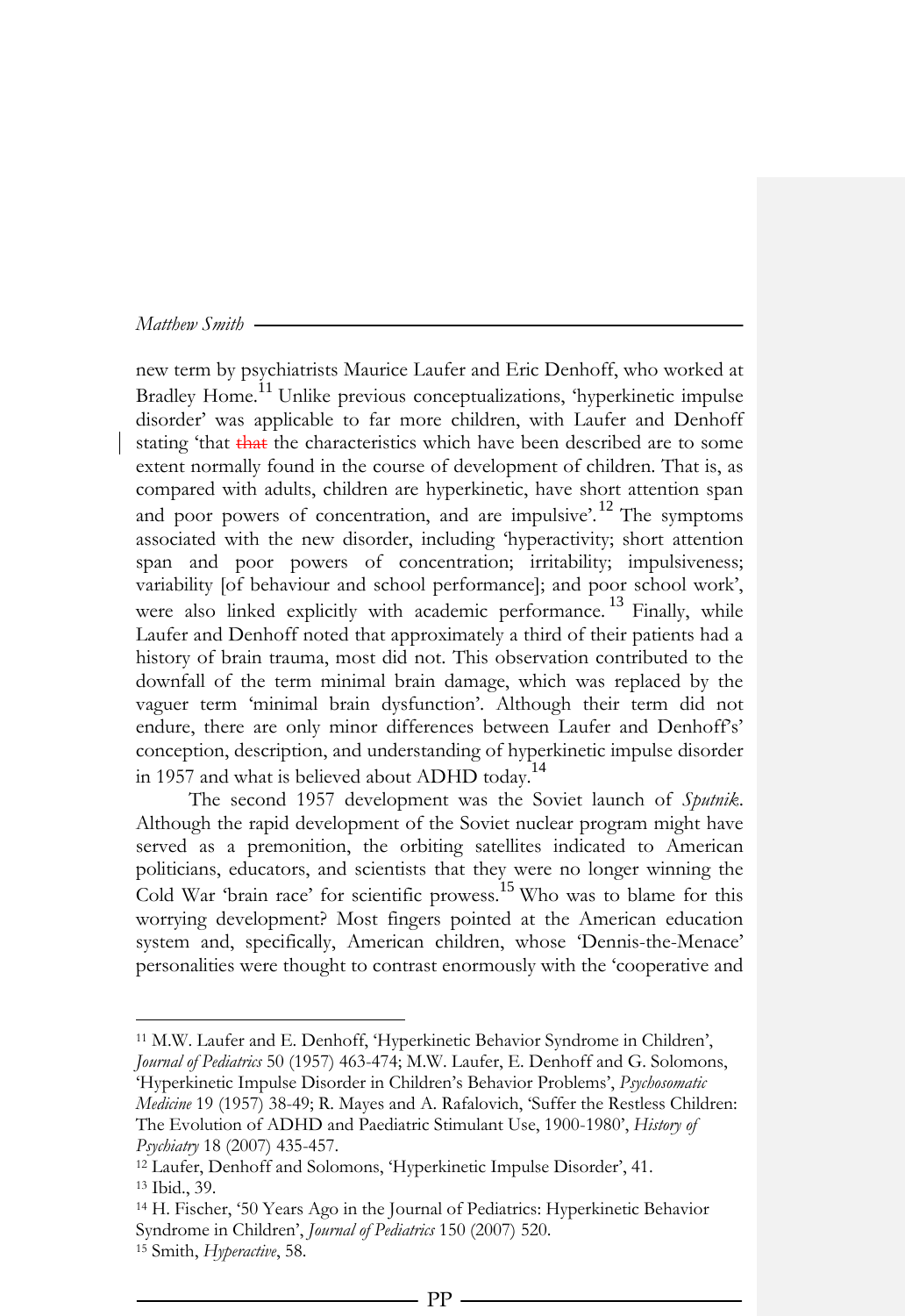good tempered' nature of communist children.<sup>16</sup> As a host of education critics, ranging from naval admiral Hyman Rickover (1900-1986) and physicist Lloyd Berkner (1905-1967) to educators James Conant (1893- 1978), Asa Knowles (1909-1990), and Max Rafferty (1917-1982), demanded that rapid improvement was not merely desirable, but a matter of 'URGENT NECCESITY'.<sup>17</sup>

The primary culprit, according to these critics, was 'progressive education', the educational philosophy that had dominated American education since the 1940s.<sup>18</sup> Associated with the philosophy of John Dewey (1859-1952), progressive education was a child-centered, hands-on, experimental, and egalitarian approach that provided students with a multitude of practical and active experiences in which to learn the skills they would need to be productive citizens.<sup>19</sup> Although a progressive classroom might seem anarchic, built into the chaos were numerous learning experiences, which allowed students the opportunity to learn by discovery and at their own pace. Achieving this, however, was easier in theory than in practice, and, following *Sputnik*, education critics argued that a much more rigid, subject-centered, and dictatorial approach was required for the sake of national security.

Such concerns were articulated in the National Defense Education Act (NDEA) of 1958, which provided a comprehensive 'tightening up' of or perhaps a 'cracking down' on the entire American education system. <sup>20</sup>

<sup>17</sup> Uppercase in original. A.S. Knowles, 'For the Space Age: Education as an Instrument of National Policy', *Phi Delta Kappa*, 39 (1958) 305-310: 306; J.B.

 $\overline{a}$ 

Conant, *The American High School Today: A First Report to Interested Citizens* (New York 1959); J.B. Conant, *Slums and Suburbs* (New York 1961); M. Rafferty, *Suffer, Little* 

*Children* (New York 1963); H.G. Rickover, *American Education - A National Failure: The Problem of Our Schools and What We Can Learn from England* (New York 1963); J.

Spring, *The Sorting Machine: National Educational Policy Since 1945* (New York 1976);

D. Ravitch, *The Troubled Crusade: American Education, 1945-1980* (New York 1983) <sup>18</sup> Ravitch, *Troubled Crusade*, 43-46.

www.youtube.com/watch?v=opXKmwg8VQM. Viewed on 21 April, 2014. <sup>20</sup> D. Barclay, 'A Turn for the Wiser', *Pediatrics* 23(1959) 759-760: 760.

PP

<sup>16</sup> B. Ehrenreich and D. English, *For Her Own Good: 150 Years of the Experts' Advice to Women* (Garden City, NY 1979) 232.

<sup>19</sup> For an example of progressive education in action, see: *Time Magazine*, Progressive Education in the 1940s,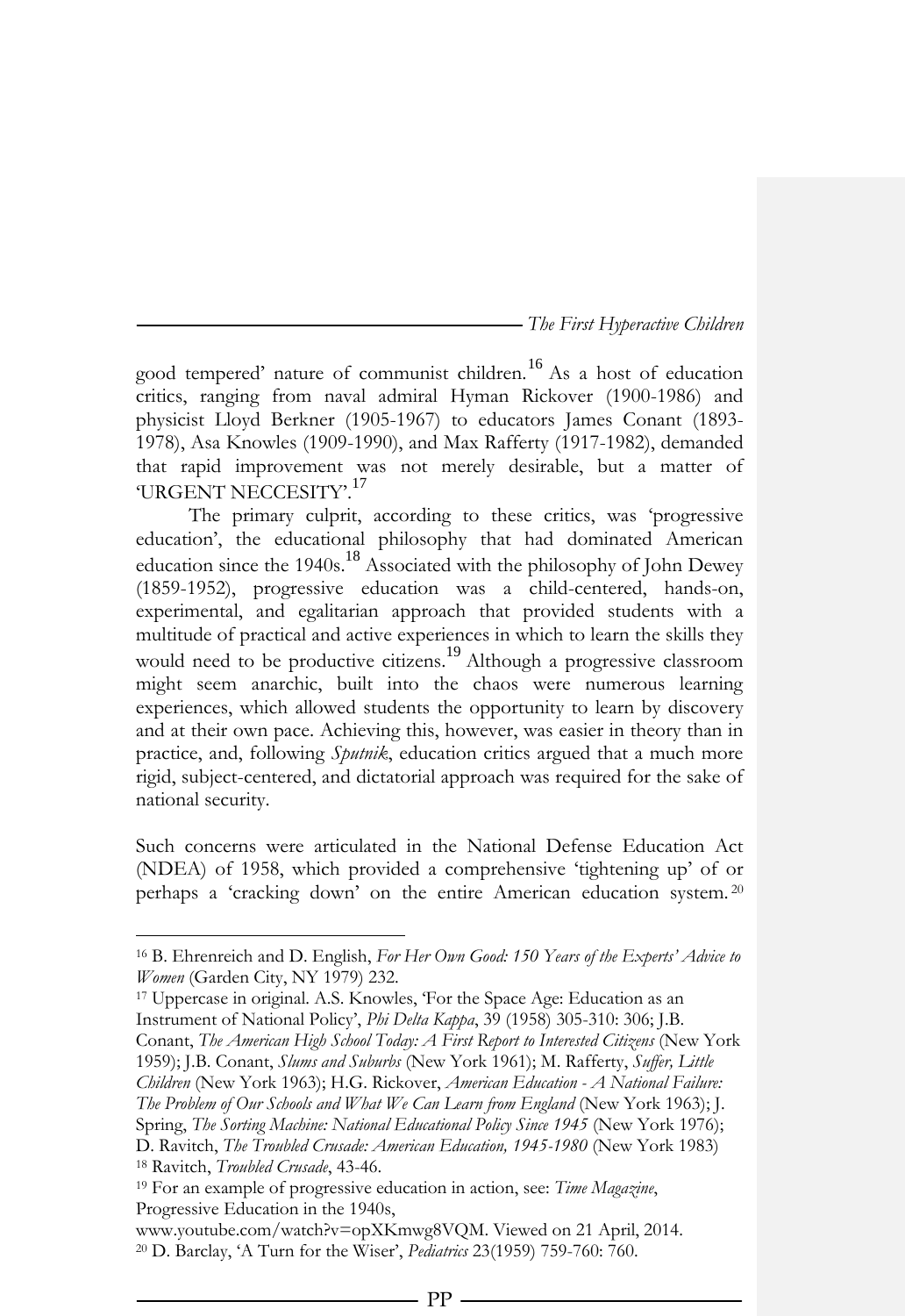$\overline{a}$ 

NDEA, the result of a 'rigorous self-examination of the total education system', provided one billion dollars to improve standards in core subjects (mathematics, science, and languages), to reduce the number of school drop-outs, and to hire thousands of guidance counsellors to help achieve these goals. <sup>21</sup> Essentially, NDEA and the furor surrounding it not only heightened expectations of children in terms of academic success, but also created the environment in which the struggles of underachievers would be identified and analyzed. In the new demanding, subject-centered environments, the characteristics associated with hyperactivity were increasingly singled out as especially problematic. One example of this can be found in an article published in the journal *Exceptional Children*, which compared impulsivity rates in 'underachievers' and 'future scientists', students attending a space camp. <sup>22</sup> The researchers found that the underachievers had lower impulse control and, moreover, were less able to harness their activity. Other researchers also made this connection, and quickly the hyperactive child became symbolic of American educational failure.<sup>23</sup>

This education crisis did not, however, occur in a vacuum. The first hyperactive children were also members of the baby boom generation, the largest cohort in American history. The 75,000,000 baby boomers not only had a major impact on American culture (especially television and music), suburbanization, and education, but they also represented the hopes of Americans worried about the Cold War.<sup>24</sup> The sheer numbers of baby boomers put enormous pressure on an education system already eroded by the economic pressures of the Great Depression and WWII. The 'crowded classrooms, expanding enrolments, and the rapidly changing world in the complex society of today', along with 'serious shortages in trained teachers,

<sup>21</sup> A.S. Flemming, 'The Philosophy and Objectives of the National Defense

Education Act', *Annals of the American Academy of Political and Social Science* 327 (1960) 132-138: 132.

<sup>22</sup> A. Davids and J. Sidmond, 'A Pilot Study – Impulsivity, Time Orientation, and Delayed Gratification in Future Scientists and in Underachieving High School Students', *Exceptional Children*, 29 (1962-1963) 170-174: 170.

<sup>23</sup> K. Reeves, 'Each in His Own Good Time', *Grade Teacher*, 74 (1956-1957) 8, 117; K. Minde et al., 'The Hyperactive Child in Elementary School: A 5 Year, Controlled, Followup', *Exceptional Children* 38 (1971-1972) 215-221.

<sup>24</sup> S. Mintz and S. Kellogg, *Domestic Revolutions: A Social History of Family Life* (New York, 1988) 184-187.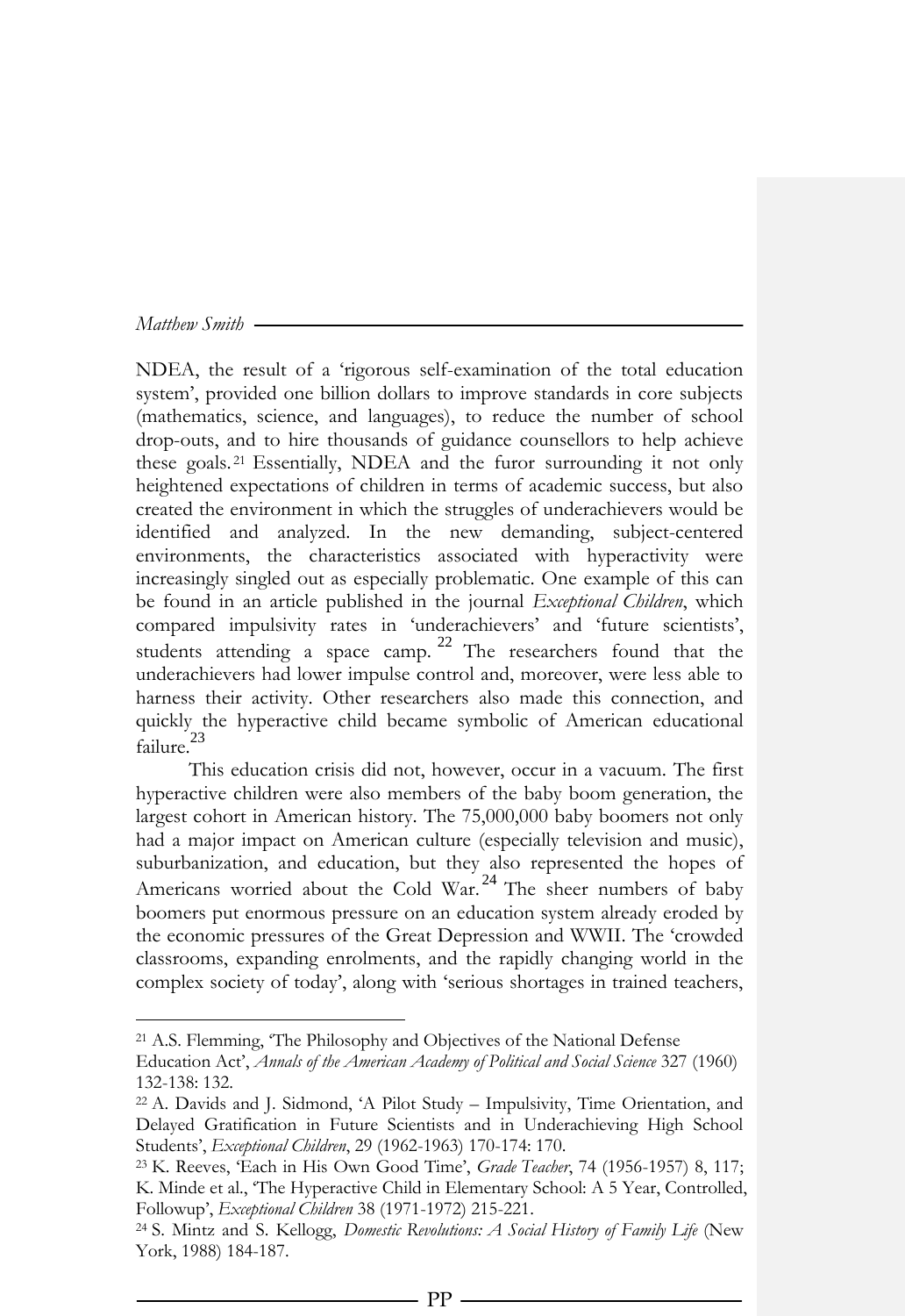classrooms, and up-to-date equipment', all contributed to a 'crisis in education'.<sup>25</sup> In this environment, as Laufer and Denhoff admitted, teachers would be especially hostile to children presenting the symptoms of hyperkinetic impulse disorder, and quite likely to single them out as troublesome.<sup>26</sup>

Expectations of baby boomers had also escalated for other reasons. By 1956, nearly half (eight million) of all American WWII veterans had taken up training opportunities, such as college or university education, afforded to them by the Servicemen's Adjustment Act of 1944 (G.I. Bill). $^{27}$ For working-class veterans, the G.I. Bill represented the first chance for anyone in their family to attain higher education. While the training provided enormous opportunities, it also created the expectation that the recipients' children – the baby boomers – would also attain post-secondary education. Intensifying these expectations were concerns about the increasingly automated workplace, which would depend on a supply of highly-skilled workers, rather than the 'large labor force of uneducated muscle men' that had previously dominated the labor market. <sup>28</sup> The provision of such technologically-adept workers, as well as the scientists and engineers who designed such workplaces, was dependent on students attaining higher academic achievement. Dropping out of school at fourteen to work as an unskilled laborer was no longer an option.<sup>29</sup>

1

<sup>25</sup> B. Barton and K.D. Pringle, 'Today's Children and Youth: I. As Viewed from the States', *Children* 7 (1960) 50-56: 54; P.L. Gardner, 'Guidance: An Orientation for the Classroom Teacher', *Clearing House* 36 (1961-1962) 36-38: 38.

<sup>26</sup> Laufer, Denhoff, and Solomons, 'Hyperkinetic Impulse Disorder', 46.

<sup>27</sup> J. Bound and S. Turner, 'Going to War and Going to College: Did World War II and the G.I. Bill Increase Educational Attainment for Returning Veterans', *Journal of Labor Economics* 20 (2002) 784-815; US Department of Veterans Affairs, 'History and Timeline', [http://www.benefits.va.gov/gibill/history.asp.](http://www.benefits.va.gov/gibill/history.asp) Viewed on April 30, 2014. As many historians have demonstrated, African Americans, particularly those living in the South and subject to educational segregation, did not benefit from the GI Bill to the same extent. S. Turner and J. Bound, 'Closing the Gap or Widening the Divide: The Effects of the G.I. Bill on the Educational Outcomes of Black Americans', *Journal of Economic History* 63 (2003) 145-177.

<sup>28</sup> S.L. Warren, 'Implementation of the President's Program on Mental Retardation', *American Journal of Psychiatry* 121 (1964) 549-554: 550-551.

<sup>29</sup> Compulsory education legislation was first enacted in Massachusetts in 1852, but it took many of the southern states until the 1910s to follow suit.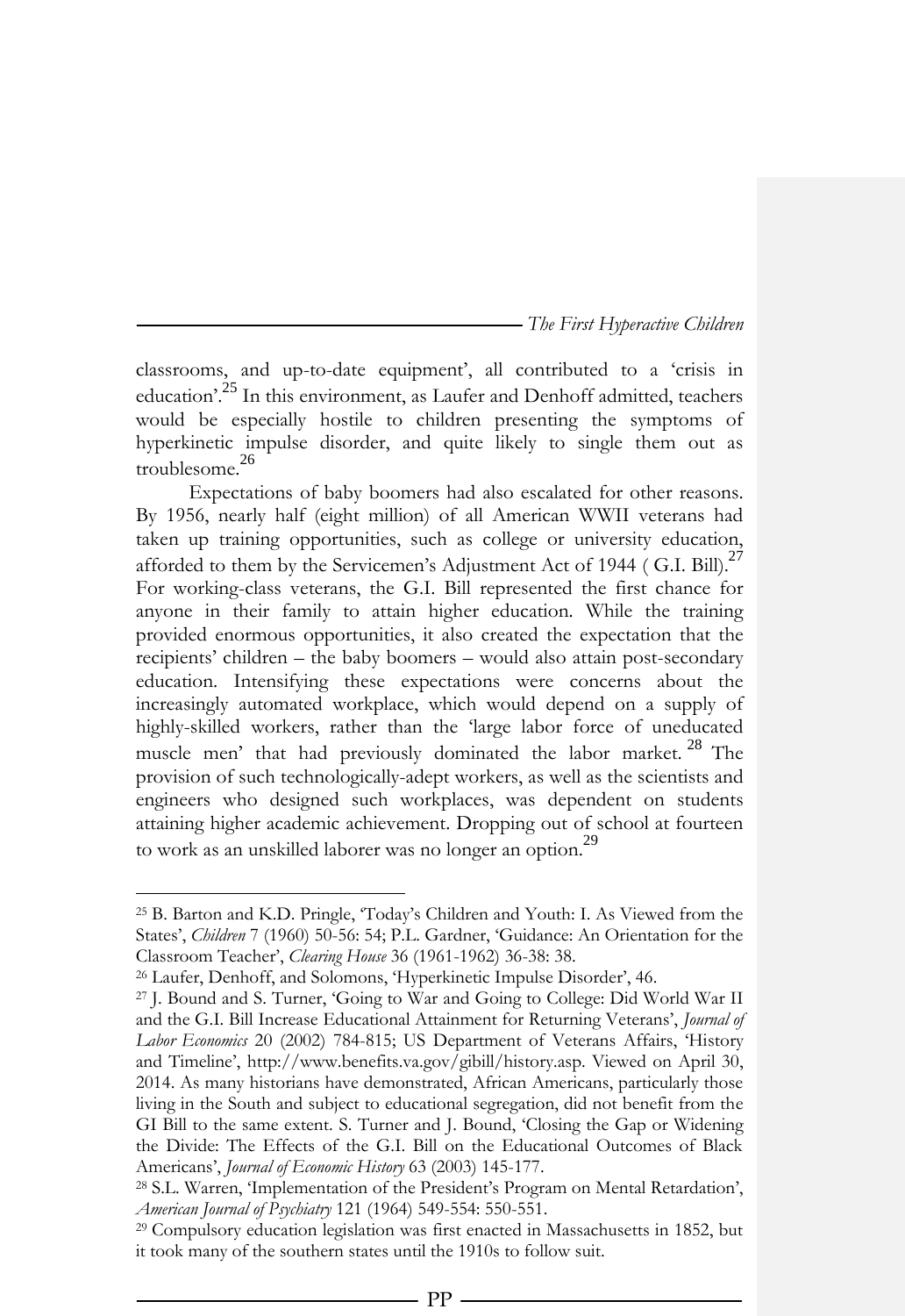In this milieu of political, educational, demographic, and vocational turmoil, there was an increased 'amount of attention being given to smoking out and stimulating the efforts of the under-achievers'.<sup>30</sup> But this does not explain why the characteristics associated with such 'under-achievers' were so readily interpreted in psychiatric terms, nor why their 'efforts' would soon be literally stimulated with stimulant drugs. In order to determine why the educational shortcomings of underachievers became perceived as the symptoms of a mental disorder, it is important to characterize American psychiatry during the post-war period.

In short, the field was faced with a perceived crisis in mental health that provided them with, as one leading psychiatrist described, 'mountains of opportunity'.<sup>31</sup> Psychiatry had long been among the least respectable of American medical professions.<sup>32</sup> Considered little more than asylum attendants prior to the 1930s, a range of circumstances during and after WWII offered new challenges and prospects for psychiatrists. During the war, over two million recruits had been rejected for military service on psychiatric grounds.<sup>33</sup> While sexuality and race played a role in escalating the figures, these rates nevertheless sparked alarm about the prevalence of mental illness, and stimulated a more concerted attempt to tackle the problem. <sup>34</sup> A tangible offshoot of these concerns was the 1946 Mental Health Act, which authorized the foundation of the National Institutes of Mental Health (NIMH) in 1949.<sup>35</sup> One of NIMH's first major initiatives was the formation of the *Joint Commission on Mental Illness and Health*, which was tasked to explore the full economic and health impacts of mental illness in the US. The Commission's final report, *Action For Mental Health*

**Comment [L** you could provid this commission

 $\overline{a}$ 

<sup>30</sup> Barclay, 'Turn for the Wiser', 760.

<sup>31</sup> C.H. Hardin Branch, 'Presidential Address: Preparedness for Progress', *American Journal of Psychiatry* 120 (1963) 1-11: 2.

<sup>32</sup> C.E. Rosenberg, *Explaining Epidemics and Other Studies in the History of Medicine* (Cambridge 1992) 245-256; G.N. Grob, *From Asylum to Community: Mental Health Policy in Modern America* (Princeton 1991) 51, 279.

<sup>33</sup> G.N. Grob, *The Mad Among Us: A History of the Care of America's Mentally Ill* (New York 1994) 193.

<sup>34</sup> N. Wake, *Private Practices: Harry Stack Sullivan, the Science of Homosexuality, and American Liberalism* (New Brunswick, NJ 2011) 166-178.

<sup>35</sup> G.N. Grob, 'Government and Mental Health Policy: A Structural Approach', *The Millbank Quarterly* 72 (1994) 471-500; G.N. Grob, 'Creation of the National Institutes of Mental Health', *Public Health Reports* 111 (1996) 378-381.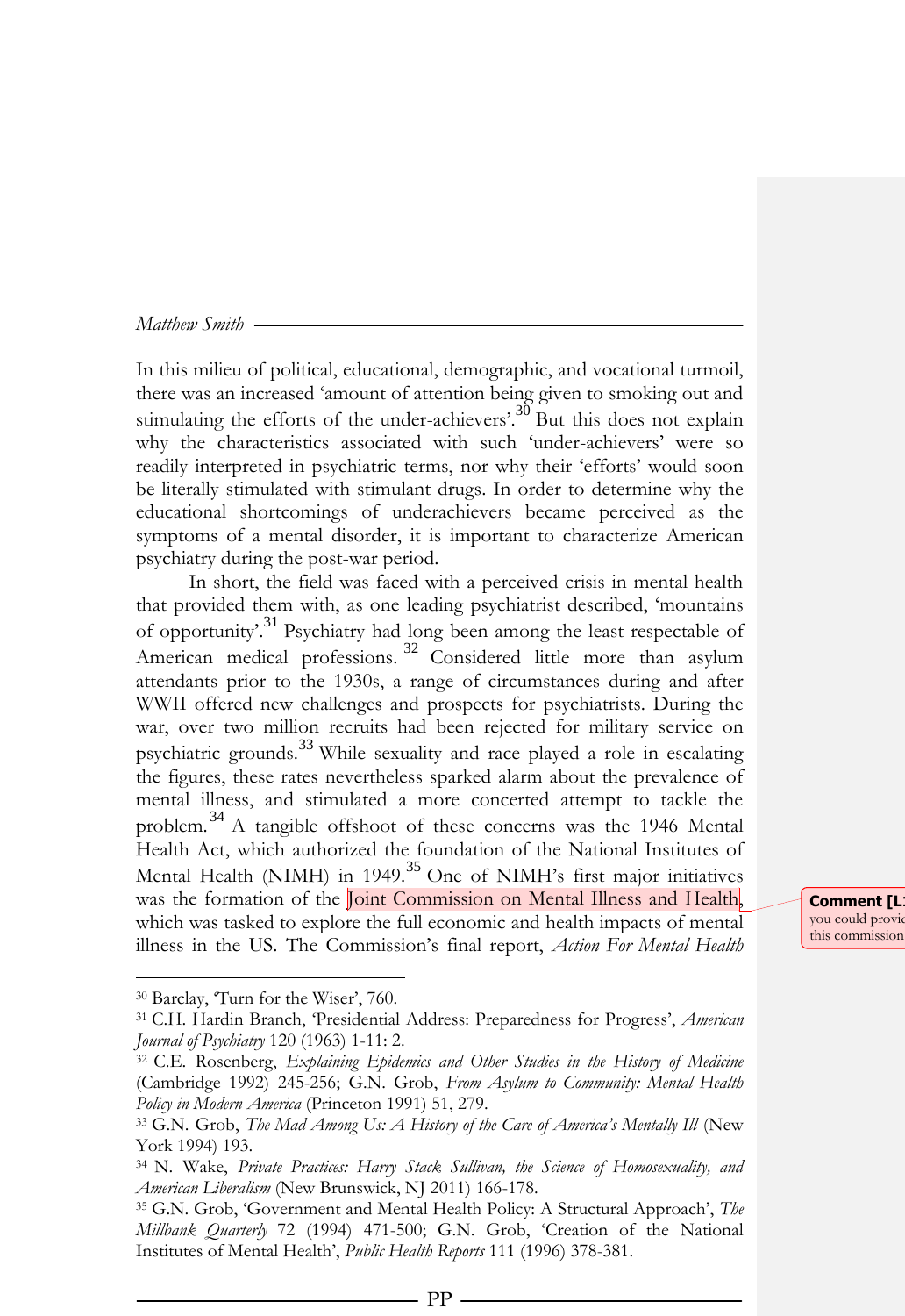(1961) called upon psychiatrists to address the challenge of mental illness head on, both in terms of treatment and prevention.<sup>36</sup>

The mental health of children was central to these efforts, and the Joint Commission on the Mental Health of Children (JCMHC) was shortly created to address the 'groundswell of pressure for a study on the mental health needs of children'. <sup>37</sup> At roughly the same time, the *Journal of the American Academy of Child Psychiatry* (*JAACP*) was launched, also indicating how improving child mental health was central to the overall goal of preventing mental illness. Just how psychiatrists ought to do this, however, was a matter of debate. Although the first years of *JAACP* were dominated by both psychoanalysis and social psychiatry, the influence of psychopharmacology soon began to leach into its pages.<sup>38</sup> One of the first topics debated by these three rival psychiatric disciplines in *JAACP* was hyperactivity and it soon became clear that the biological approach was to prevail.<sup>39</sup>

To a substantial degree, the success of psychopharmaceutical approaches to hyperactivity simply reflected a broader trend in American psychiatry. Ever since the first anti-psychotics and anti-depressants were developed during the 1950s, pharmaceutical companies began investing enormously in developing the next Miltown or Thorazine.<sup>40</sup> Neurologically-inclined psychiatrists, in turn, saw these drugs as a way in which to challenge the hegemony of psychoanalysis in post-war American psychiatry and to establish psychiatry as a medical science. Unlike expensive, time-consuming

 $\overline{a}$ 

<sup>36</sup> Joint Commission on Mental Illness and Health, *Action for Mental Health* (New York, 1961).

<sup>37</sup> R.S. Lourie, 'The Joint Commission on the Mental Health of Children', *American Journal of Psychiatry* 122 (1966) 1280-1281: 1280.

<sup>38</sup> M. Smith, 'Psychiatry Limited: Hyperactivity and the Evolution of American Psychiatry, 1957-1980', *Social History of Medicine* 21 (2008) 541-59.

<sup>39</sup> E.N. Rexford 'A Developmental Concept of the Problem of Acting Out', *JAACP* 2 (1963) 6-21; C.A. Malone 'Some Observations on Children of Disorganized Families and Problems of Acting Out', *JAACP* 2 (1963) 22-49; A.J. Solnit 'Who Deserves Child Psychiatry? A Study in Priorities', *JAACP* 4 (1966) 1- 16; L. Eisenberg "Discussion of Dr. Solnit's Paper', *JAACP* 5 (1966) 17-23; J. S. Werry et al., 'Studies on the Hyperactive Child III: The Effect of Chlorpromazine upon Behavior and Learning Ability', *JAACP* 5 (1966) 292-312.

<sup>40</sup> D. Herzberg, *Happy Pills in America: From Miltown to Prozac* (Baltimore 2009) 17-46.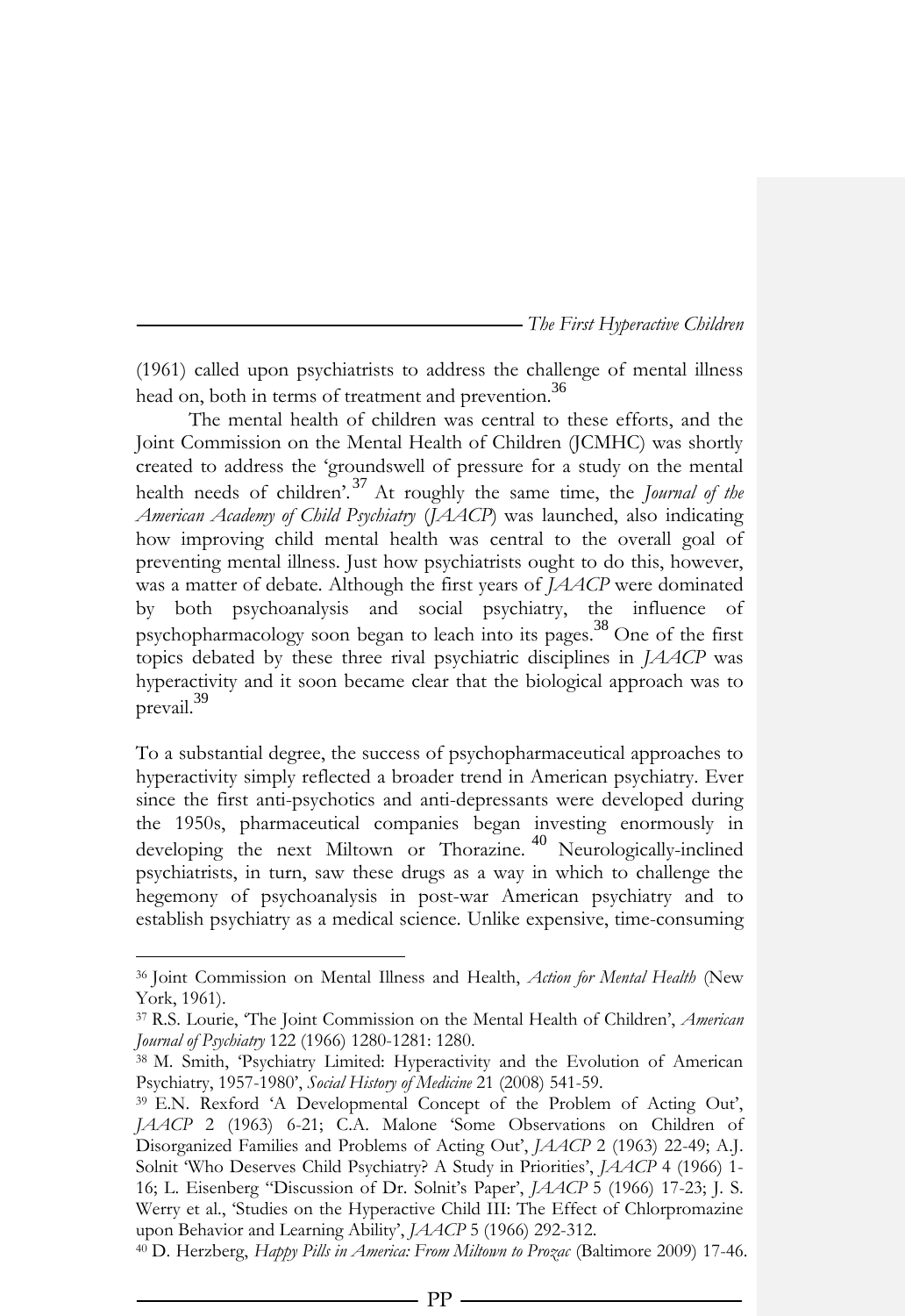psychoanalysis – or the **prophylactic** strategies of social psychiatry–drugs worked quickly and cost little. This was especially so with Ritalin, which was approved for use in children in 1962. Previously marketed as a 'pep pill' for geriatric or depressive patients, or for dubious conditions such as 'tired housewife syndrome', Ritalin quickly became synonymous with hyperactivity.<sup>41</sup>

To a degree, Ritalin's success was due to the aggressive marking strategy of its manufacturer, Ciba, which was keen to promote the ubiquity of hyperactivity as much as their product, and did so using advertisements in medical journals, films and handbooks aimed at teachers and parents, and even Parent-Teacher Association presentations. <sup>42</sup> But Ritalin was also seen by desperate, struggling parents as the means by which they could 'love [their] child again', and by teachers as 'a panacea for our non-performing students, a magic that will stir the laggard and salve the distressed'.<sup>43</sup> Similarly, Ritalin represented for psychiatrists 'one of the few situations in which you can do something quickly for people', a tool by which they could 'help these kids from going down the drain'.<sup>44</sup> Although the reasons why parents, teachers, and psychiatrists thought such children were 'going down the drain' were complex, the process by which drugs became seen by most Americans as an acceptable treatment for academic underachievement cannot blamed solely on the top-down influence of pharmaceutical companies. It was instead part of an fundamental shift in American society whereby mental disorder left the asylum – both literally and figuratively and became a much more common and less stigmatized part of everyday life, even for children. In addition to these perceptual shifts that moved Americans to see hyperactive behavior as pathological, however, were other changes in children's lives that also made them more hyperactive.

 $\overline{a}$ 

**Comment [L** that you replace synonym as mos what it means?

<sup>41</sup> Smith, *Hyperactive*, 105-109.

<sup>42</sup> P. Schrag and D. Divoky, *The Myth of the Hyperactive Child: And Other Means of Child Control* (New York 1975) 84-85, 111-16.

<sup>43</sup> Anonymous, 'Those Mean Little Kids', *Time* (October 18, 1968); J. Peterson, 'The Researcher and the Underachiever: Never the Twain Shall Meet', *Phi Delta Kappa* 44 (1963) 379-381: 381.

<sup>44</sup> M. Laufer quoted in R. Reinhold, 'Drugs that Help Control the Unruly Child', *New York Times* (5 July 1970); S. Adler quoted in Anonymous, 'Drugs for Learning', *Time* (August 10, 1970).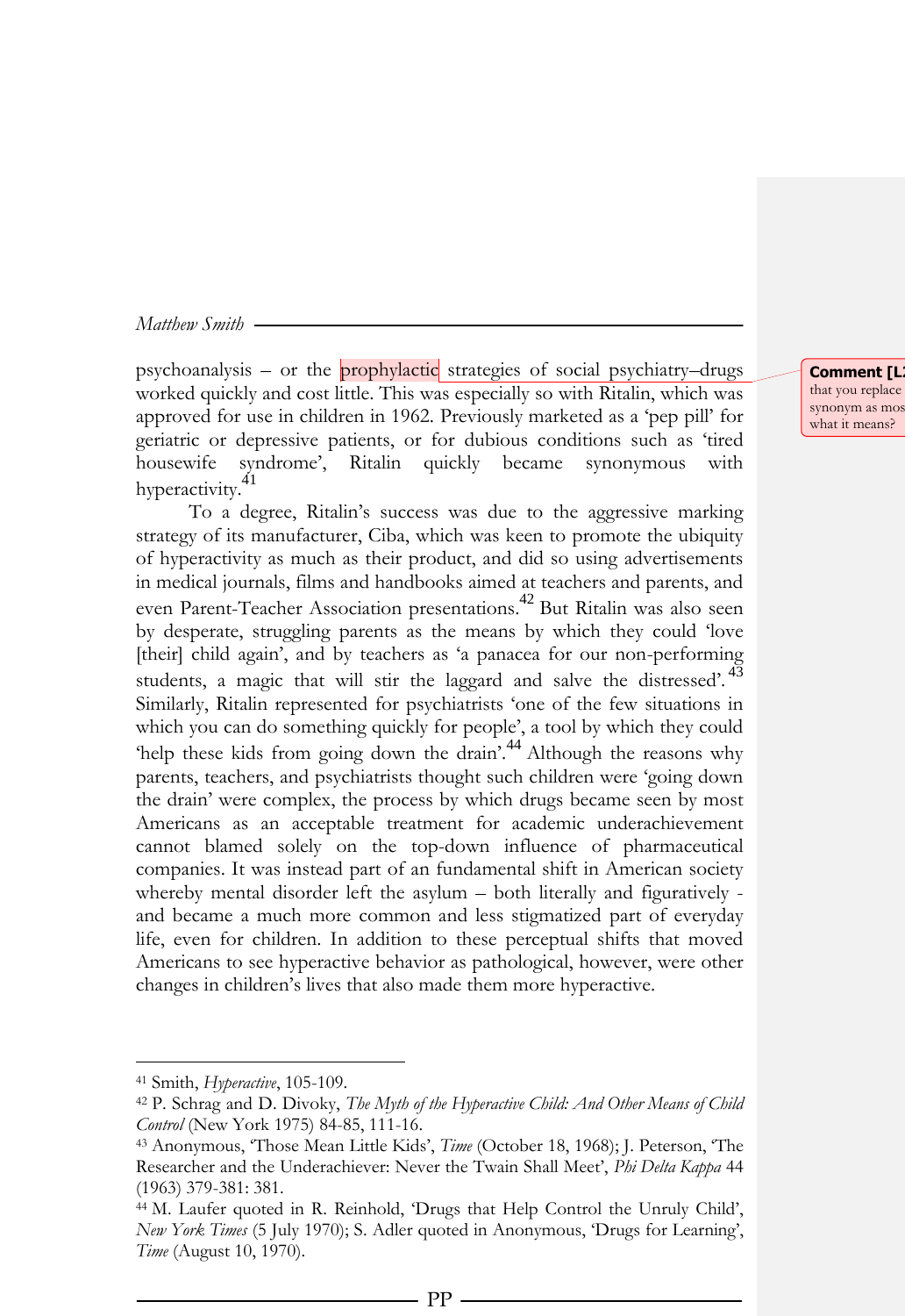## **Hyperactivity and Environment**

 $\overline{a}$ 

The environment – defined broadly – in which American children grew up changed enormously following WWII. Children increasingly lived in suburbs dependent upon automobiles. Within these suburban homes, they were fed a diet of evermore processed and additive-laden food, and entertained in front of the television and, later, with video games and the internet. Relationships between adults and children also transformed, with corporal punishment becoming a less acceptable for parents and teachers seeking to enforce discipline. The full impact of these changes, for good and ill, have yet to be fully understood – and are controversial - but it is difficult to argue that they did not have any effect on children's behavior. Just as the shifting line between normal and abnormal on the hyperactivity continuum made it easier for children to be diagnosed, environmental factors pushed children further along the continuum.

In a 1922 article, pediatrician W. Ray Shannon described a four-yearold boy who 'could not still' and 'was very hard to manage'. The explanation was not to be found in dysfunctional neurology or parenting, however, the culprit was an allergy to certain foods and animals. When these were avoided, his behavior returned to normal. <sup>45</sup> Shannon's explanation may have been perceived as unorthodox by most physicians, but for many allergists, the link between allergy and hyperactivity was well-established, with numerous accounts published on the topic between the coining of the term allergy in 1906 and that of hyperkinetic impulse disorder in 1957.<sup>46</sup> Allergists who believed in the association were quickest to implicate foods and, following WWII, food additives, such as artificial colors, flavors, and preservatives, were increasingly highlighted, as these chemicals were evermore used in production to make food more attractive and last

<sup>45</sup> W.R. Shannon, 'Neuropathic Manifestations in Infants and Children as a Result of Anaphylactic Reaction to Foods Contained in Their Dietary', *American Journal of Disease of Children* 24 (1922) 89-94.

<sup>46</sup> For example: B.R. Hoobler, 'Some Early Symptoms Suggesting Protein Sensitization in Infancy', *American Journal of Diseases of Children* 12 (1916) 129-135; W. C. Alvarez, 'Puzzling "Nervous Storms" Due to Food Allergy', *Gastroenterology* 7 (1946) 241-252; T.G. Randolph, 'Allergy as a Causative Factor of Fatigue, Irritability, and Behavior Problems of Children', *Journal of Pediatrics* 31 (1947) 560- 572; T.W. Clarke, 'Neuro-Allergy in Childhood', *New York State Journal of Medicine* 42 (1948) 393-397.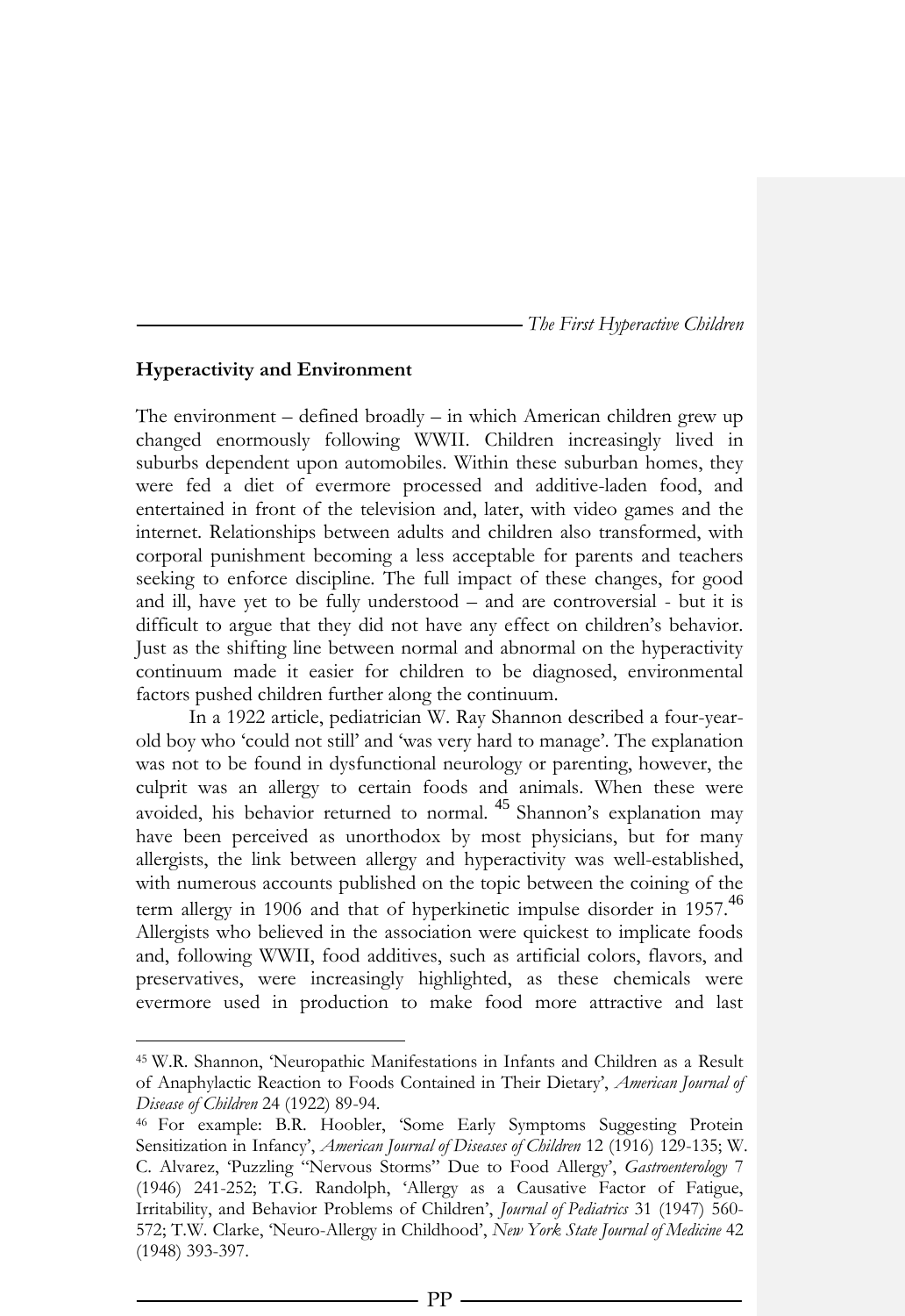1

longer.<sup>47</sup> Although such hypotheses had received little attention outside of allergy, this would all change with the publication of *Why Your Child is Hyperactive*. 48

Written by retired San Francisco pediatric allergist Ben Feingold (1899-19082) in 1974, *Why Your Child is Hyperactive* hypothesized that food additives introduced after WWII were largely responsible for the hyperactivity epidemic. With chapters such as 'How Safe are "Safe" Additives' and 'The Pollutants We Ingest', Feingold's argument paralleled similar claims associating environmental lead (largely from automobile fuel) and behavioral problems, a link that has recently been applied to decreases in violent crime during past decades. <sup>49</sup> Although thousands of parents found Feingold's remedy (a food additive-free diet) effective, most physicians had dismissed his theory by the 1980s, despite some promising research findings. <sup>50</sup> More recently, however, new trials have provided renewed evidence in Feingold's favor, leading some former critics to revise their conclusions.<sup>51</sup> While Feingold's hypothesis remains controversial, the debate is slowly changing from whether or not chemicals cause

<sup>47</sup> H. Levenstein, *Paradox of Plenty: A Social History of Eating in Modern America* (Oxford 1993).

<sup>48</sup> B.F. Feingold, *Why Your Child is Hyperactive* (New York 1974).

<sup>49</sup> E.K. Silbergeld and A.M. Goldberg, 'Hyperactivity: A Lead-Induced Behavior Disorder', *Environmental Health Perspectives* 7 (1974) 227-232; P.A. Eubig, A. Aguiar and S.L. Schantz, 'Lead and PCBs as Risk Factors for Attention Deficit/Hyperactivity Disorder', *Environmental Health Perspectives* 118 (2010) 1654- 1667; D. Casciani, 'Did Removing Lead from Petrol Spark a Decline in Crime?' BBC News, http://www.bbc.co.uk/news/magazine-27067615. Viewed on May 5 2014.

<sup>50</sup> M. Smith, *An Alternative History of Hyperactivity: Food Additives and the Feingold Diet* (New Brunswick, NJ 2011).

<sup>51</sup> B. Bateman et al., 'The Effects of a Double-blind, Placebo Controlled, Artificial Food Colourings and Benzoate Preservative Challenge on Hyperactivity in a General Population Sample of Preschool Children', *Archives of Disease in Childhood* 89 (2004) 506-11; D. McCann et al., 'Food Additives and Hyperactive Behaviour in 3- Year-Old and 8/9-Year-Old Children in the Community: A Randomised, Double-Blinded, Placebo-Controlled Trial', *Lancet* 370 (2007): 1560-7; A. Schonwald, 'ADHD and Food Additives Revisited', *AAP Grand Rounds* 19 (2008) 17.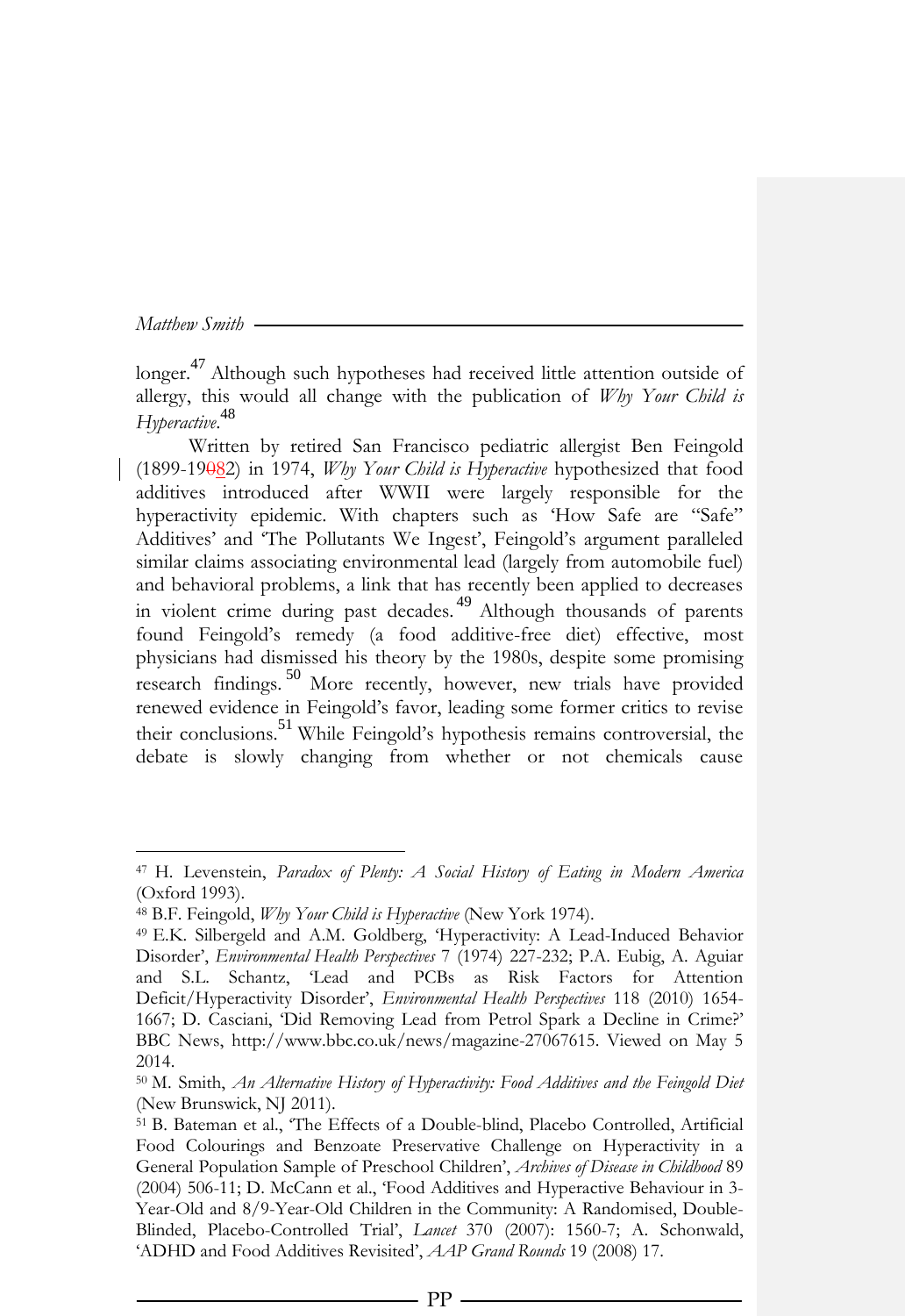hyperactivity to the extent of their impact, thus acknowledging that the disorder has an environmental dimension that should be considered.<sup>52</sup>

Somewhat related to the argument that unnatural diets have contributed to the emergence of hyperactivity has been another claim that lack of access to nature, a byproduct of both urbanization and suburbanization, has also been to blame. There are two dimensions to the argument: while the paucity of outdoor opportunities has contributed to what journalist Richard Louv has coined 'nature deficit disorder', what children do instead – watching television and playing video games – has also been thought to make children more hyperactive. <sup>53</sup> Underlying both elements of this theory is the idea that hyperactive children do not get sufficient physical activity, spurring associations between hyperactivity and obesity. <sup>54</sup> Since boys, who are disproportionately diagnosed with hyperactivity, are believed to be more active, some have argued that reducing opportunities for physical activity has effectively pathologized boyish behavior.<sup>55</sup> But beyond the basic point of burning excess energy – which might nevertheless explain the rise of both conditions –researchers have made the broader point that being outdoors and appreciating nature is somehow good for the mental health of children (and adults). A 2012 UK National Trust report entitled 'Natural Childhood' contended not only that children with ADHD experienced reduced symptoms when exposed to nature, but also that time spent out in the great outdoors was beneficial for mental health generally.<sup>56</sup> Michael Depledge, former Chief Scientist of the Environment Agency for England and Wales, has made similar claims in encouraging that people exercise in the 'Blue Gym', that is, in or close to

 $\overline{a}$ 

<sup>52</sup> R.B. Kanarek, 'Artificial Food Dyes and Attention Deficit Hyperactivity Disorder', *Nutrition Reviews* 69 (2011) 385-391.

<sup>53</sup> R. Louv, *Last Child in the Woods: Saving Our Children from Nature Deficit Disorder* (Chapel Hill, NC 2005).

<sup>54</sup> K.A. Bazar et al., 'Obesity and ADHD May Represent Different Manifestations of a Common Environmental Sampling Syndrome', *Medical Hypotheses* 66 (2006) 263-269.

<sup>55</sup> I. Singh, 'Will the "Real Boy" Please Behave: Dosing Dilemmas for Parents of Boys with ADHD', *American Journal of Bioethics* 5 (2005) 34-47.

<sup>56</sup> S. Moss, *Natural Childhood,* http://www.nationaltrust.org.uk/document-1355766991839/. Viewed on May 6, 2014.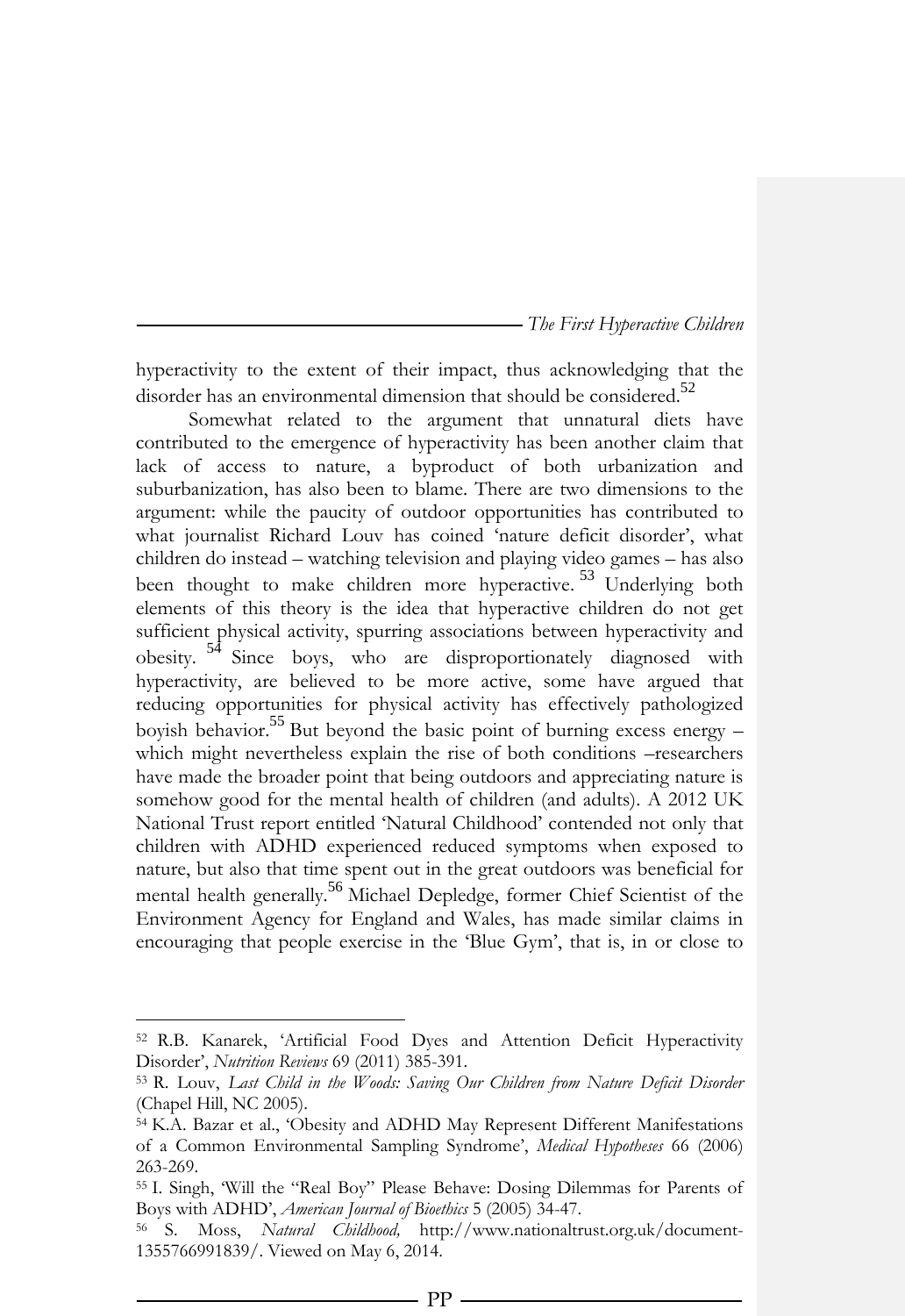$\overline{a}$ 

aquatic environments.<sup>57</sup> If children are watching television and playing video games, rather than playing outside, then symptoms could further worsen. This, according to the American Academy of Pediatrics, is particularly true of children under the age of two, who they argue should not watch any television at all.<sup>58</sup>

Along with diet, physical activity, access to nature, and television watching/video gaming, declining use of corporal punishment should also be considered in the rise of hyperactivity.<sup>59</sup> It is quite possible that, prior to the 1960s, many hyperactive children were simply conditioned into better behavior by being physically punished. Although returning to such coercion is undesirable to most – though not all - child experts, it could be that many parents and teachers have struggled to replace this unattractive, yet effective, weapon from the child-rearing arsenal.  $\overset{60}{\circ}$  Despite the fact that these external environmental factors appear to be fairly likely contributors to the rise in hyperactivity, however, not enough research has been done to explore them, leaving the simplistic explanation that hyperactivity is simply a genetic, neurological dysfunction unchallenged. When such research has been conducted, as in the case of Feingold's hypothesis, it has been poorly done or unduly influenced by interested parties, such as the food industry. The result is an attenuated understanding of hyperactivity, its causes, and how to treat it.

<sup>57</sup> T. Smedley, 'What Impact do Seas, Lakes and Rivers Have on People's Health', *Guardian Professional*, http://www.theguardian.com/sustainable-business/impactsea-lakes-rivers-peoples-health. Viewed on May 6, 2014.

<sup>58</sup> D. A. Chistakis et al., 'Early Television Exposure and Subsequent Attentional Problems in Children', *Pediatrics* 113 (2004) 708-713; American Academy of Pediatrics, 'Media Use By Children Younger than Two Years', *Pediatrics* 128 (2011) 1040-1045; A.S. Lillard and J. Peterson, 'The Immediate Effects of Different Types of Television on Young Children's Executive Function', *Pediatrics* 128 (2011) 644- 649.

<sup>59</sup> S. Riddell et al., 'School Discipline and ADHD: Are Restorative Practices the Answer?' in; L.J. Graham, ed., *(De)Constructing ADHD: Critical Guidance for Teachers and Teacher Educators* (Mew York 2009) 187-204.

<sup>60</sup> N. Shute, 'One View: A Spanking Might Beat Ritalin', http://health.usnews.com/health-news/blogs/on-parenting/2008/06/09/oneview-a-spanking-might-beat-ritalin. Viewed on May 6, 2014.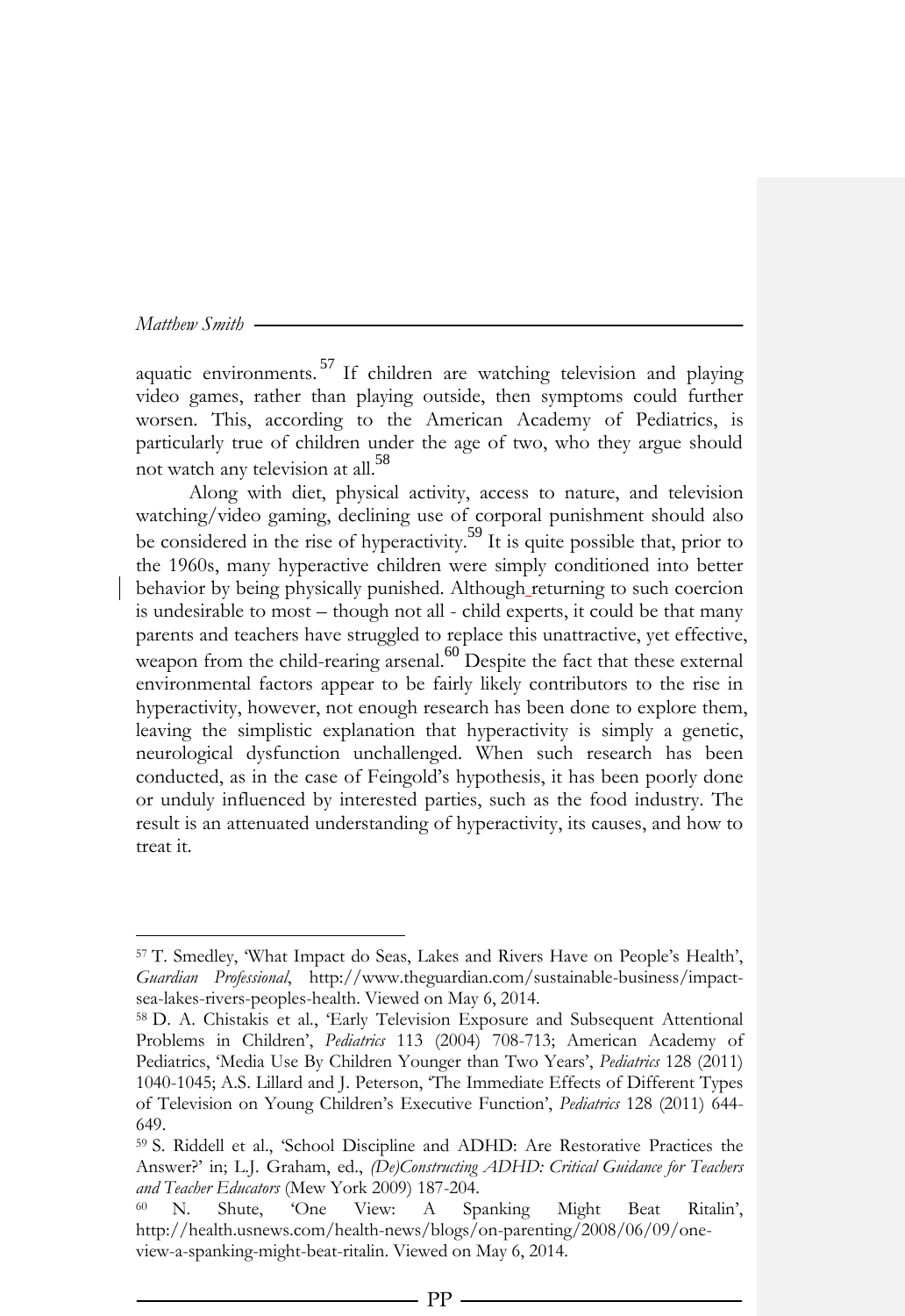# **Conclusion**

 $\overline{a}$ 

The more hyperactivity's history is examined, the less it becomes a simple neurological glitch that effects five percent of the world's children, and the more it becomes the embodiment of a plethora of changes to how childhood has been perceived and experienced since WWII. Children the world over have always had to take up the load left by their parents, but for children of the post-war period, the burden of higher academic achievement, high-tech workplaces, and the Cold War was altogether different from what their parents had endured. When these heightened expectations were taken on by an ambitious psychiatric profession armed with new, exciting psycho pharmaceutical magic bullets, it is not surprising that those struggling to cope were diagnosed with a medical disorder and treated with drugs. Indeed, parallels can be seen both in the rise of neurasthenia during the late nineteenth century, feeblemindedness in the early twentieth century, and with the emergence of many other 'new' psychiatric disorders.<sup>61</sup> When the behaviors associated with underachievement were exacerbated by environmental changes, the situation simply became more fraught, particularly since these external factors were largely ignored or dismissed by physicians and educators.

Perhaps the best way for the history of hyperactivity to inform current debates about the disorder is to return to the line on the hyperactivity continuum where overactive behavior becomes pathological. The socially constructed nature of hyperactivity compels us to think carefully about where we place this line and whether it should be drawn in the same location for all children or for all situations. Should all children go to university? Should more students be encouraged to learn a trade? Are examinations the best way to determine student success? All these questions – and many more – need asking if we are to get to resolve the ongoing debates about hyperactivity. It is equally important, however, to acknowledge and further explore how extenuating factors, ranging from chemicals in the environment to children's sedentary lifestyles, have pushed children further along the continuum, often across the line from normal to abnormal. Rather than resorting immediately to diagnoses and drugs, we

<sup>61</sup> D. Healy, *The Antidepressant Era* (Cambridge 1997); M. Jackson, *The Borderland of Imbecility: Medicine, Society and the Fabrication of the Feeble Mind in Late Victorian and Edwardian England* (Manchester 2000); D. Schuster, *Neurasthenic Nation: America's Search for Health, Happiness, and Comfort* (New Brunswick, NJ 2011).